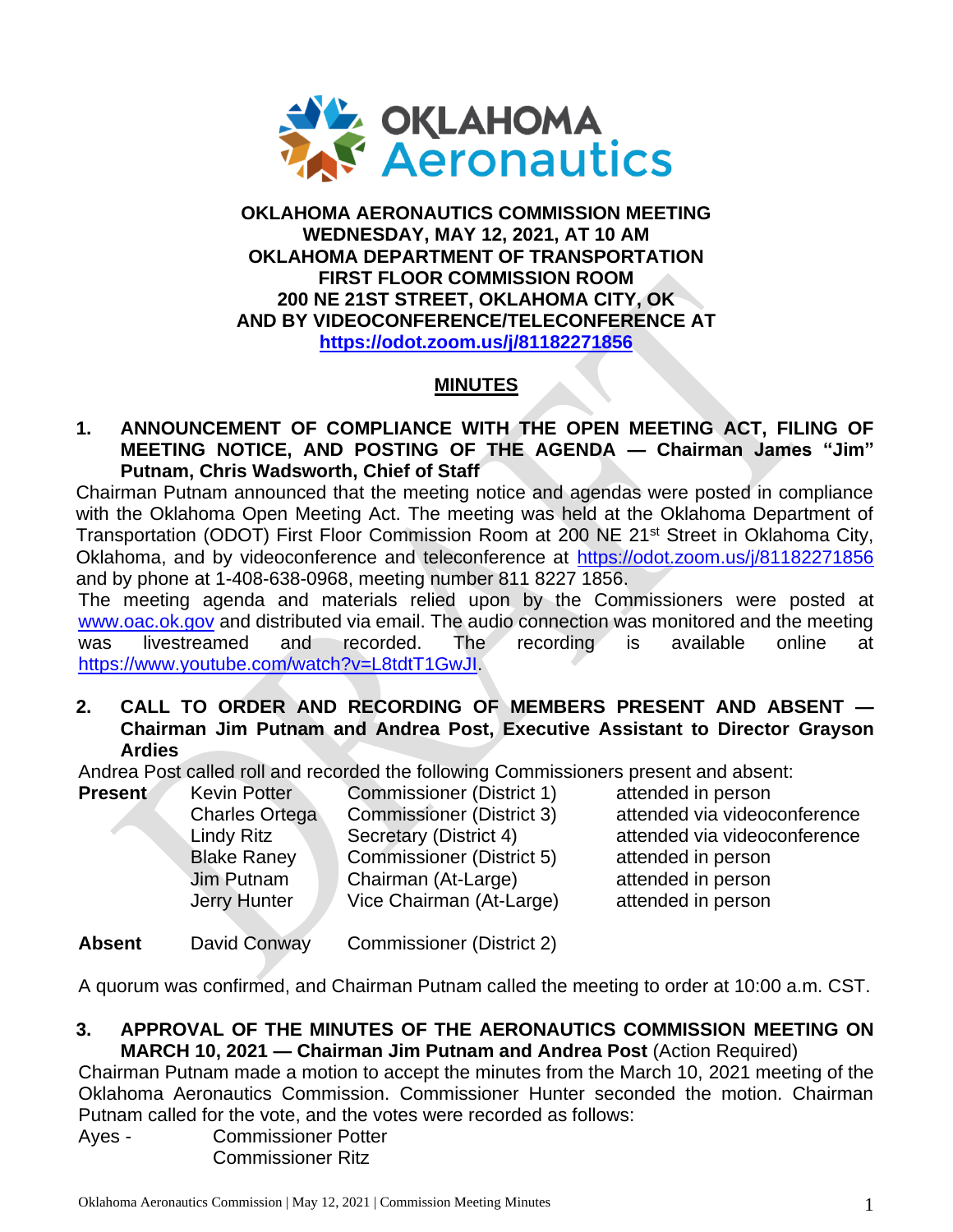Commissioner Raney Chairman Putnam Commissioner Hunter

Nays - None

Abstained - Commissioner Ortega

The motion carried 5-0.

- **4. DIRECTOR'S REPORT— Director Ardies** (Information Only)
	- **A. Bristow CTS Groundbreaking on March 12**. Director Ardies reported that he attended the 3rd groundbreaking ceremony at Bristow Consolidated Turbine Specialists, a company owned by Kratos that makes and repairs aircraft engines, on March 12. This 3<sup>rd</sup> expansion is expected to bring an additional 19,000 square feet to the facility and to increase employment to ~100 people over the next five years, which would nearly double the current number of employees.
		- **B. Site Visit to Shawnee Regional Airport on March 19**. Director Ardies reported that he and Commissioner Raney visited Shawnee Regional Airport on March 19 and met with the airport manager and airport board chairman.
		- **C. Oklahoma City Innovation District Annual Symposium Panel "Regulatory and Policy Issues Related to Autonomous Systems Technologies" on March 25**. Director Ardies reported that he spoke at the Oklahoma City Innovation District Annual Symposium on a panel called "Regulatory and Policy Issues Related to Autonomous Systems Technologies" moderated by Jim Roth alongside James Grimsley of the Choctaw Nation and Leslie Gamble of AAA.
		- **D. Legislative Visit to the Capitol with members of the Oklahoma Airport Operators Association (OAOA) on March 30**. Director Ardies, Sandra Shelton, and members of OAOA visited the State Capitol and met with the Lieutenant Governor, Speaker of the House, and close to 30 legislators to discuss aerospace and aviation issues.
		- **E. Tour of Oklahoma History Center New Space Exhibit on April 1**. Director Ardies reported that he toured the Oklahoma History Center's new space exhibit. The History Center plans to expand the exhibit to include some of Oklahoma's rich aviation history.
		- **F. Tours of Tulsa International Airport and Will Rogers World Airport with Senator Inhofe's Staff on April 5 and 8**. Director Ardies reported that Senator Inhofe's aviation staff Victor Sarmiento, Legislative Assistant, and Dixon Yonan, Legislative Correspondent, toured the Tulsa International Airport air traffic control tower April 5 and visited Will Rogers World Airport on April 8.
		- **G. Engineers Flying Club on April 6**. Director Ardies reported that he and Commissioner Raney spoke at the April 6 meeting of the Engineers Flying Club; they spoke about the general aviation industry, the Aeronautics Commission, and ways to encourage young people to get more involved in the fields of aviation and aerospace.
		- **H. South Central Chapter of the American Association of Airport Executives Conference, "What is the State of our State Aviation Office?" on April 19**. Director Ardies reported that he spoke on a panel at the SCC-AAAE Conference about postpandemic recovery of aviation alongside colleagues from the Texas, New Mexico, and Arkansas state aviation offices; the panel was moderated by Jane Lucero of the New Mexico Sunport.
		- **I. Missouri State Chamber Workforce 2030 Conference, "Engineer Tax Credits for Aerospace" on April 21**. Director Ardies reported that he spoke about Oklahoma's Engineer Tax Credits for Aerospace at the virtual Missouri State Chamber Workforce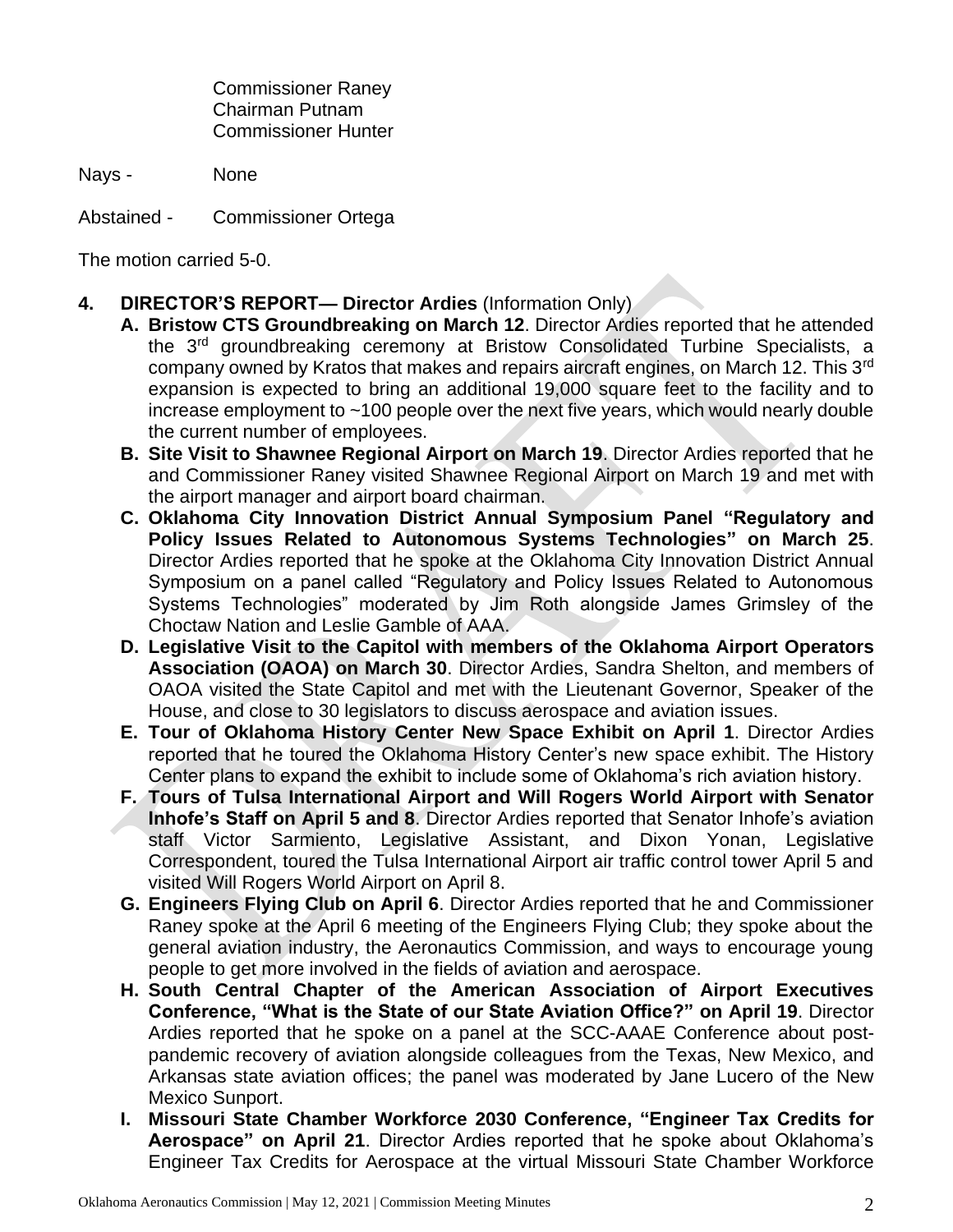2030 Conference. Oklahoma is currently the only state in the U.S.A. offering these tax credits, but some state and chamber officials in Missouri showed interest in developing and passing similar legislation.

- **J. MRO Americas Conference in Orlando, Florida on April 27-29**. Director Ardies reported that this has been the first in-person conference he has attended since the COVID-19 pandemic shutdowns. Seven people from Oklahoma exhibited through this booth as part of the business recruitment efforts for the state.
- **K. University of Oklahoma (OU) Aviation Advisory Board Meeting on April 30**. Director Ardies reported that he and Commissioner Ritz attended and participated in the OU Aviation Advisory Board Meeting on April 30. Eric Wydra, the new OU aviation program director, was introduced to members.
- **L. AUVSI XPONENTIAL Virtual Event on May 4-6**. Director Ardies reported that this was a free virtual event added on to the in-person Association for Unmanned Vehicle Systems International XPONENTIAL conference in August 2021. OAC will exhibit at this and the August event as partners with the Oklahoma Department of Commerce and other Oklahoma-based partners. AUVSI is an international organization focused on Unmanned Aerial Systems.
- **M. Aero Caucus Luncheon on May 11**. Director Ardies reported that this is the first and likely only Aero Caucus event of this year. About 40 legislators attended and participated, which is higher than previous years. Paula Kedy, Aviation and Aerospace Education Coordinator, spoke about the Aircraft Owners and Pilots Association high school curriculum. OAOA sponsored the luncheon, and the event was very successful.
- **N. State Chamber Sine Die Celebration on May 11**. Director Ardies reported that he attended this event and was able to continue the conversations about aviation and aerospace from the morning's Aero Caucus with several legislators and Chamber officials.
- **5. OKLAHOMA AIPORT OPERATORS ASSOCIATION CONFERENCE – Director Ardies and Nick Young, Aviation Program Manager** (Information Only)

Director Ardies and Aviation Program Manager Nick Young briefed the Commission on the Oklahoma Airport Operators Association's annual conference that was held virtually, April 6-8, 2021. Director Ardies presented on three panels - one related to current airport funding, planning, and projects alongside Glenn Boles of the FAA District Office; one that he moderated with speakers Sandra Shelton and Montie Smith of the Oklahoma Department of Transportation about legislation and the importance of being involved at the Capitol, and one that he moderated with speakers Mita Bates of Ardmore, Geoff Camp from the Department of Commerce, and Jeff Seymour of the Oklahoma City Chamber related to utilizing economic development opportunities in the local community. Mr. Young reported that other sessions at the OAOA Conference included "Back to Basics: Airport 101" by Peter Van Pelt of KSA Engineering (which covered leases, rates and charges, and other topics relevant to airports of all sizes), "Managing Wildlife on Airports" by Darby Albrecht of Loomacres Wildlife Management, "The Importance of Internships at Airports" by staff of Tulsa, Norman, and Stillwater airports, and a speech on "Leading through Adversity" by motivational speaker Heady Coleman. Other sessions included "UAS Operations and Requirements around Airports" by the FAA, "GA Airports and Airports Military Operations" moderated by Adam Fox and featuring Lt. Col. Daniel Hill and Capt. Matt Simpson, and "Marketing and Public Relations at your Airport" by Lance Lamkin, Sandra Shelton, and Austin Wheeler. Mr. Young reported that OAOA experienced a great retention rate at their virtual conference. OAOA recognized Lance Lamkin as Airport Administrator of the Year and OU Max Westheimer was awarded the 2021 Airport of the Year. Paul Priegel was announced as the next OAOA President and Alexis Higgins as OAOA Vice President.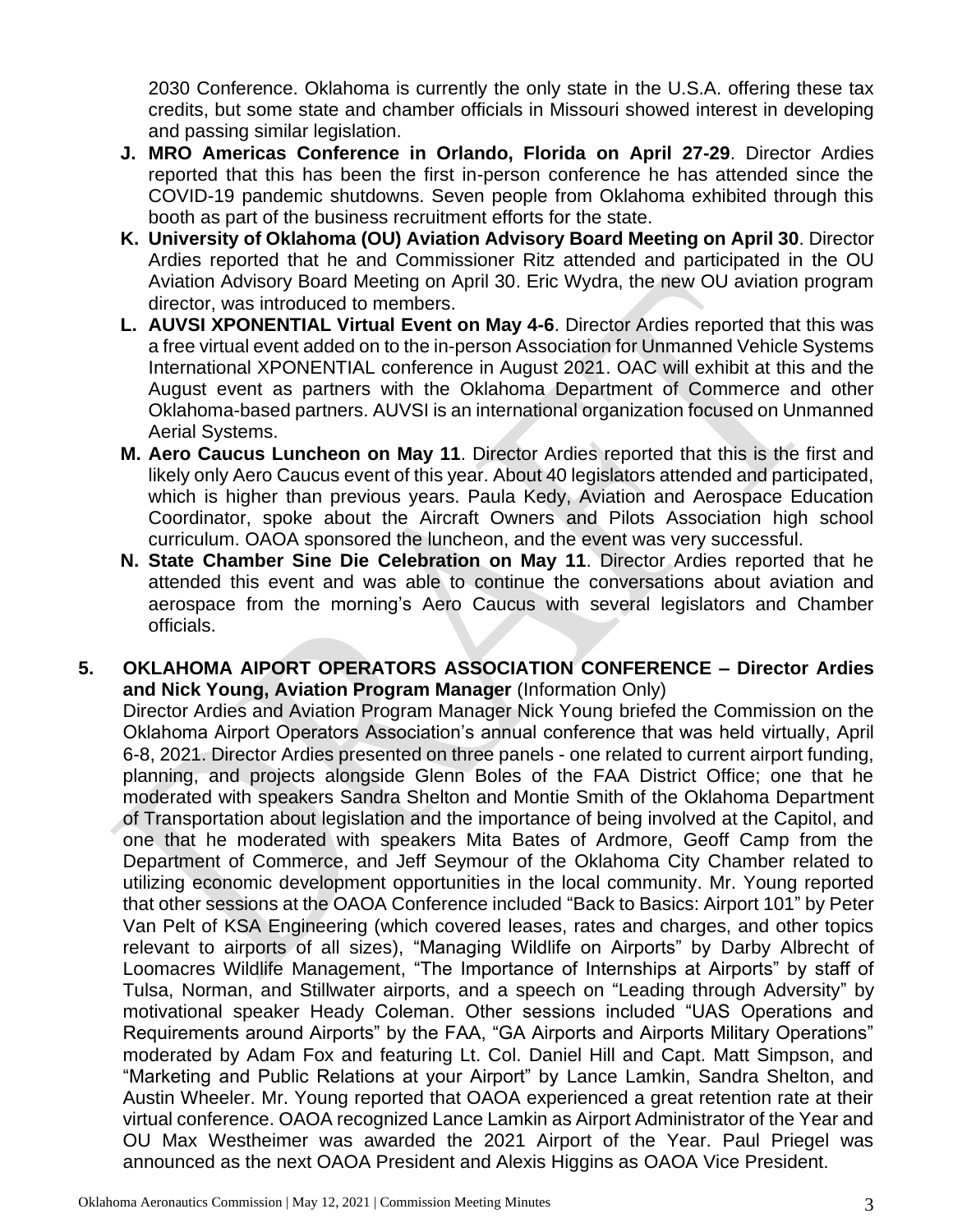#### **6. SOUTH GRAND LAKE REGIONAL AIRPORT RUNWAY CELEBRATION – Director Ardies** (Information Only)

Director Ardies reported that the South Grand Lake Regional Airport began as a grass strip runway in 2006, and through grassroots efforts and partnerships, including the partnership with the Oklahoma Aeronautics Commission, the airport has completed many projects and improvements. The runway is now paved and has been widened to 75 feet, and it features new lighting. Senator Inhofe was the keynote speaker for the South Grand Lake Regional Airport Runway Celebration on April 9, 2021. Speaker McCall and local Senators and Representatives attended, and Oklahoma Secretary of Transportation Tim Gatz served as emcee. Director Ardies thanked the Department of Transportation staff and other community partners who helped produce this event.

## **7. LEGISLATIVE, CONGRESSIONAL AND REGULATORY UPDATE — Director Ardies and Sandra Shelton, Communications and Government Affairs Coordinator** (Information Only)

Sandra Shelton reported that Senate Bill 893, related to the Engineer Tax Credits clean-up language, was still pending as of this Commission meeting. Senator Pugh, Senator Rader, Senator Rosino, Senator Simpson, Senator Kirt, and Senator Hicks were working to sign the bill out of conference; afterwards, it would need to be considered by the House of Representatives and the Senate.

Senate Bill 659, the Unmanned Aircraft Systems Development Act (UAS Clearinghouse Bill) passed the House and Senate and was signed by Governor Stitt on May 5, 2021, and becomes effective November 1, 2021.

House Bill 1376 allows the Oklahoma Aeronautics Commission to use the bidding system that the Oklahoma Department of Transportation (ODOT) uses; it was signed by Governor Stitt on April 21 and becomes effective November 1, 2021.

Ms. Shelton reported that the bill to remove the cap on the amount of revenue the Oklahoma Aeronautics Commission receives from aircraft excise taxes was dormant. Director Ardies reported that he spoke with Chairman Thompson about the cap on aircraft excise tax and the importance of additional investment in the Oklahoma Airport System, and that the Aeronautics Commission intend to pursue lifting the cap on aircraft excise tax during the next legislative session.

Director Ardies thanked Senator Rosino and Representative Hilbert for their work on the UAS Clearinghouse Bill, which makes the OAC a coalescing force and organization for the next big UAS policy or test site initiative. He also explained that HB 1376 allows the OAC to use ODOT's bidding system rather than the bidding system through the Oklahoma Office of Management and Enterprise Services (OMES); since ODOT works with highways and pavement projects, many of the contractors, skills, and expertise would be logical to use for airport projects, and made pursuing use of the ODOT bidding system logical as well. Director Ardies thanked Speaker McCall for use of a shell bill to build and move this legislation.

Director Ardies reported that on the Congressional level, Senator Inhofe has urged full funding for the Federal Aviation Administration Section 625 Aviation and Aerospace Workforce Development grant program. Discussions have continued at Capitol Hill regarding contract tower funding and regulatory fixes, as well. Director Ardies mentioned three relief bills that have been passed and contain aid for Airports: the Coronavirus Aid, Relief, and Economic Security (CARES) Act, the Coronavirus Response and Relief Supplemental Appropriations Act (CRRSSA), and the American Rescue Plan. Director Ardies has encouraged Oklahoma airports to utilize CARES Act funding; the CRRSSA funds are in the grant application and offer stage; and the American Rescue Plan funds were expected to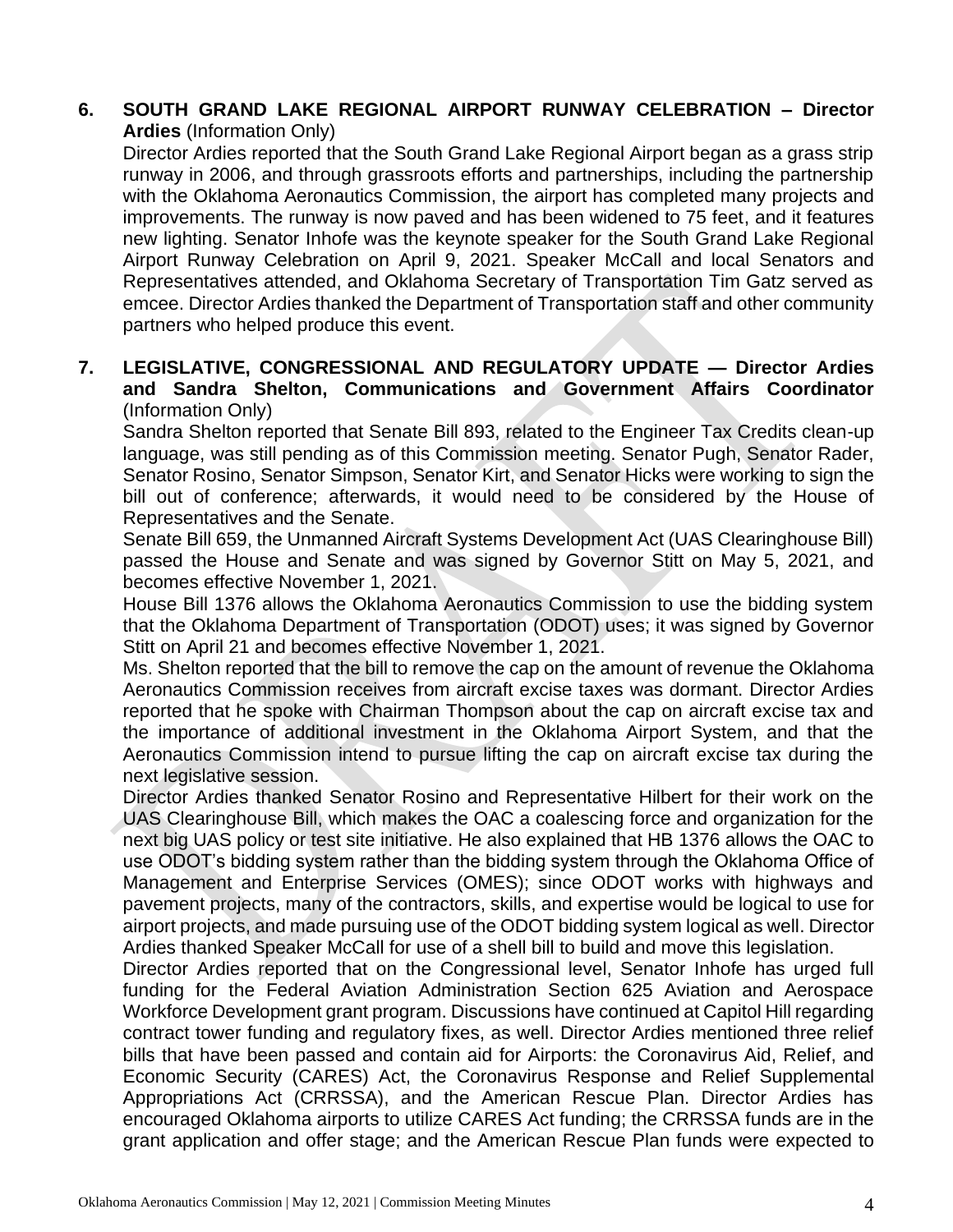enter the grant application phase within a few months. Director Ardies reported that OAC staff are tracking Congressional discussions of a potential infrastructure package, too.

# **8. FINANCIAL REPORT — Chris Wadsworth, Chief of Staff** (Information Only)

Chief Wadsworth reported that as of April 30, 2021, the ending cash balance was \$3.3 million, encumbrances totaled \$3.7 million, estimated statutory revenue for the remainder of FY2021 was \$273,000, and outstanding reimbursements owed to the agency total \$1.5 million. The estimated cash balance was \$1.4 million after available cash and encumbrances. Total year to date expenditures were \$6.4 million at the end of April 2021. Total statutory revenue for March 2021 \$937,375.73 and for April 2021 was \$1,477,458.28, with the bulk of these collections coming from aircraft excise tax. Total statutory revenues collected from this fiscal year total \$4.56 million compared to \$4.53 million for the same time in 2020. Not included in these revenue collection amounts are \$1.5 million received as part of the State's coronavirus relief fund. The new fiscal year, FY2022, will begin July 1, 2021.

#### **9. AVIATON AND AEROSPACE EDUCATION UPDATE – Director Ardies and Paula Kedy, Aerospace and Aviation Education Coordinator** (Information Only)

Director Ardies thanked Paula Kedy for her extensive outreach efforts in support of aerospace and aviation education. Paula Kedy reported that she has visited many school superintendents across the state about the Oklahoma Aeronautics Commission Aerospace and Aviation Education Grant Program and the Aircraft Owners and Pilots Association (AOPA) High School Curriculum program. This school year, 16 Oklahoma schools implemented the AOPA High School Curriculum; 15 of them offered the pilot pathway curriculum and 1 offered the UAS pathway curriculum. In the 2021-2022 school year, 33 high schools in Oklahoma will be teaching the AOPA high school curriculum. AOPA offers the curriculum through an application window beginning in November and closing in May. Ms. Kedy reported that she set a goal of reaching 50 high schools in the next 18 months in OAC's recent application for the FAA 625 grant. She thanked Superintendent Mike Anderson and District STEM Coordinator Chris Eckler of Ada City Schools for inviting other school administrators to visit or speak with them about the AOPA curriculum program and tips on how to set up an aviation lab. She thanked a young pilot from Pauls Valley who accompanied her on visits to schools in Garvin County and discussed his positive experience using the AOPA curriculum. She also thanked Senator Roger Thompson and Senator Paula Rosino for including her in a successful economic development event in Okemah that involved CareerTech, the Aerospace Commerce Economic Services (ACES) team, local educational officials, and many others. Ms. Kedy also reported that she and Director Ardies have been meeting with the Oklahoma State Department of Education about the possibility of offering the AOPA curriculum for core subject area credit rather than elective credit. Finally, Ms. Kedy noted that the closing period for the OAC Aerospace and Aviation Education Grant Program application window for this year's cycle was May 31, 2021, and that grants would be brought before the Commission at a future meeting.

# **10. AVIATION ART CONTEST — Sandra Shelton** (Information Only)

Sandra Shelton briefed Commissioners on the 2021 State Aviation Art Contest. This year's theme was "A Friendlier World with Air Sports". About 100 students submitted art, which was down about 90% from previous years, and calendars featuring winning entries were not printed due to distribution issues caused by school closures from COVID-19. There was no awards ceremony for the contest at the State Capitol due to COVID-19 and ongoing construction. Ms. Shelton noted that she looks forward to promoting the next art contest.

# **11. PARTNERSHIP/SPONSORSHIP WITH THE OKLAHOMA DEPARTMENT OF COMMERCE FOR THE EAA AIRVENTURE OSHKOSH – Director Ardies** (Action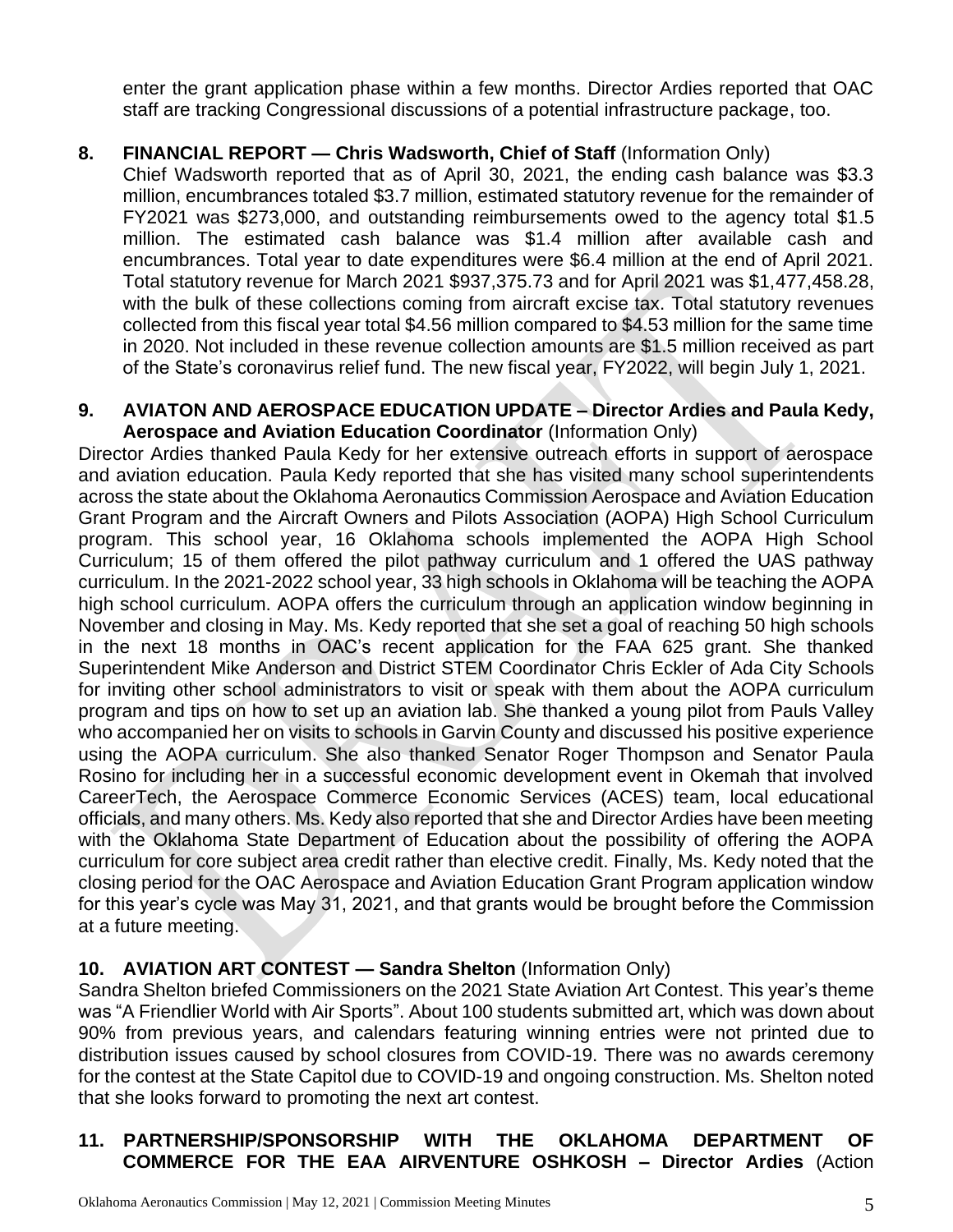#### Required)

Director Ardies reported that 2021 EAA AirVenture Airshow in Oshkosh, Wisconsin, is scheduled for July 26 – August 1, 2021; this year, partners include the cities of Ada, Ardmore, Enid, Durant, and Oklahoma Department of Tourism. The funding request to exhibit and attend the event was for up to \$4,000, and likely would be less depending on the final number of partners who sign up to attend. He confirmed that OAC and the Oklahoma Department of Commerce ACES team will be hosting the lunch again this year. Chairman Putnam spoke highly of the event. Commissioner Ritz moved to approve up to \$4,000 for sponsorship/partnership for the 2021 EAA AirVenture event in Oshkosh, Wisconsin. Commissioner Raney seconded the motion. Chairman Putnam called for the vote, and votes were recorded as follows:

Ayes - Commissioner Potter Commissioner Ritz Commissioner Ortega Commissioner Raney Chairman Putnam Commissioner Hunter

Nays - None

The motion carried 6-0.

**12. PARTNERSHIP/SPONSORSHIP WITH THE OKLAHOMA DEPARTMENT OF COMMERCE FOR THE TINKER & THE PRIMES – Director Ardies** (Action Required)

Director Ardies reported that the 2021 Tinker & the Primes event is scheduled for August 10-12, 2021 at the Reed Conference Center in Midwest City. Event partners include the Oklahoma Department of Commerce, CareerTech, and a handful of others. The purpose of Tinker and the Primes is for Tinker Air Force Base to share current and future requirements with Oklahoma aerospace and defense companies that want to do business with Tinker; it is an important event for the Department of Defense contracting businesses. The full cost of the booth was \$4,000 and will be split equally among all partners/sponsors. The funding request was for up to \$1,000. Commissioner Potter moved to approve up to \$1,000 for partnership/sponsorship for the 2021 Tinker and the Primes event. Commissioner Ortega seconded the motion. Chairman Putnam called for the vote, and votes were recorded as follows:

Ayes - Commissioner Potter Commissioner Ritz Commissioner Ortega Commissioner Raney Chairman Putnam Commissioner Hunter

Nays - None

The motion carried 6-0.

**13. FAA FLIGHT INSPECTION SERVICES AGREEMENT – Director Ardies** (Action Required) Director Ardies reported that the FAA Flight Inspection Services Agreement is a statewide agreement with the FAA that replaces the need for Oklahoma airports with AIP projects from having to pursue the time-consuming process of setting up individual agreements with the FAA to schedule the required flight inspections when there's a change or new navigational aid and/or to activate lighting equipment such as ODALS, VGSI, REILS, etc. This statewide agreement has been in place for the last 4 to 5 years, and charges are often reimbursed by the airport sponsor.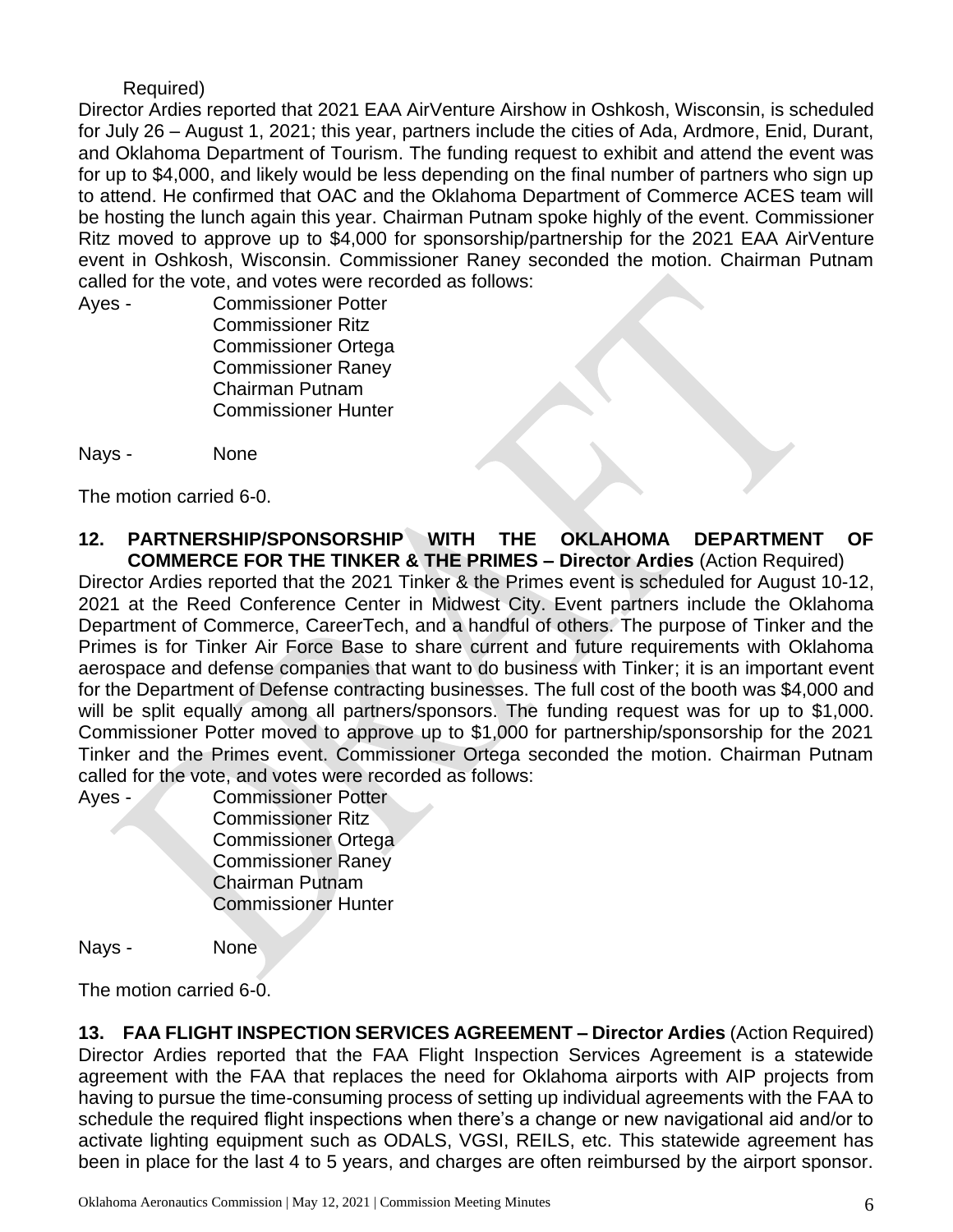The agreement will be for \$50,000 to replenish the fund; it is a continuation of the current agreement. Commissioner Ritz moved to approve \$50,000 for the renewal of the FAA Flight Inspection Services Agreement, and Chairman Putnam seconded the motion. Chairman Putnam called for the vote, and votes were recorded as follows:

Ayes - Commissioner Potter Commissioner Ritz Commissioner Ortega Commissioner Raney Chairman Putnam Commissioner Hunter

Nays - None

The motion carried 6-0.

# **14. SYSTEM PLAN UPDATE – Nick Young** (Information Only)

Mr. Young reported that the Oklahoma Airport System Plan is in full swing; Jviation serves as the prime consultant on the project and is working with Lochner and Marr Arnold. The System Plan recommendations help guide the Aeronautics Commission in developing the Airport Construction Program to ensure a balanced and viable airport system that is economically sustainable and is up-to-date according to the latest FAA standards. Data will be used to create a searchable GIS database, as well, that will be integrated with the airport pavement management system and will also result in reports on each airport regarding safety, efficiency, accessibility, economic support, and user services. The last comprehensive System Plan update was in 1999; this update will ensure that OAC is acting on valid data going forward. This project is expected to carry through the end of 2021 through February of 2022.

Mr. Young reported that April 30, 2021, was the first of a series of webinars to update and engage Oklahoma airport stakeholders in the planning process; the second webinar was expected to be scheduled for mid-June 2021. Recordings of the webinars would be made available on the OAC YouTube Channel at https://www.youtube.com/playlist?list=PLdDxpnwunQIe ObrTXCzBm5w4f [YgtttGn.](https://www.youtube.com/playlist?list=PLdDxpnwunQIe_ObrTXCzBm5w4f%20YgtttGn) An initial airport inventory survey of services and facilities and an airport system stakeholders survey have been distributed. Jviation is determining airport classifications and roles and is identifying efficiencies and redundancies in the system, and Lochner is conducting site visits to determine runway protection zones.

**15. FIVE-YEAR AIRPORT CONSTRUCTION PROGRAM — Nick Young** (Action Required) Mr. Young presented the FY2022 - FY2026 Airport Construction Program (ACP). He reported that there were three submissions during the public comment period: one in support of the control tower project in Norman and two to correct some information on individual airport pages regarding updates to the number of based aircraft. Projects in the proposed FY2022-2026 ACP that have changed since the March meeting include removal of a runway rehabilitation project at the William R. Pogue Municipal Airport in Sand Springs, adding installation of new LED runway lights to the runway 13/31 rehabilitation at Ardmore Municipal Airport and to the extension of runway 18/36 at Stroud Municipal Airport; adding an environmental and preliminary design at Atoka Municipal Airport, adding rehabilitation of the runway at Broken Bow Municipal Airport, adding rehabilitation of the terminal apron at the David Jay Perry Airport in Goldsby, adding installation of new LED runway lighting and signage at Okmulgee Regional Airport, and adjusting the timelines for projects including the design and construction of a terminal building at El Reno Regional Airport to calendar year 2022, construction of a terminal building and installing self-service fuel system at Jones Memorial Airport in Bristow one year, reconstruction of taxilanes and apron area at Kingfisher Municipal Airport, construction of a taxilane at Pauls Valley Municipal Airport, and construction of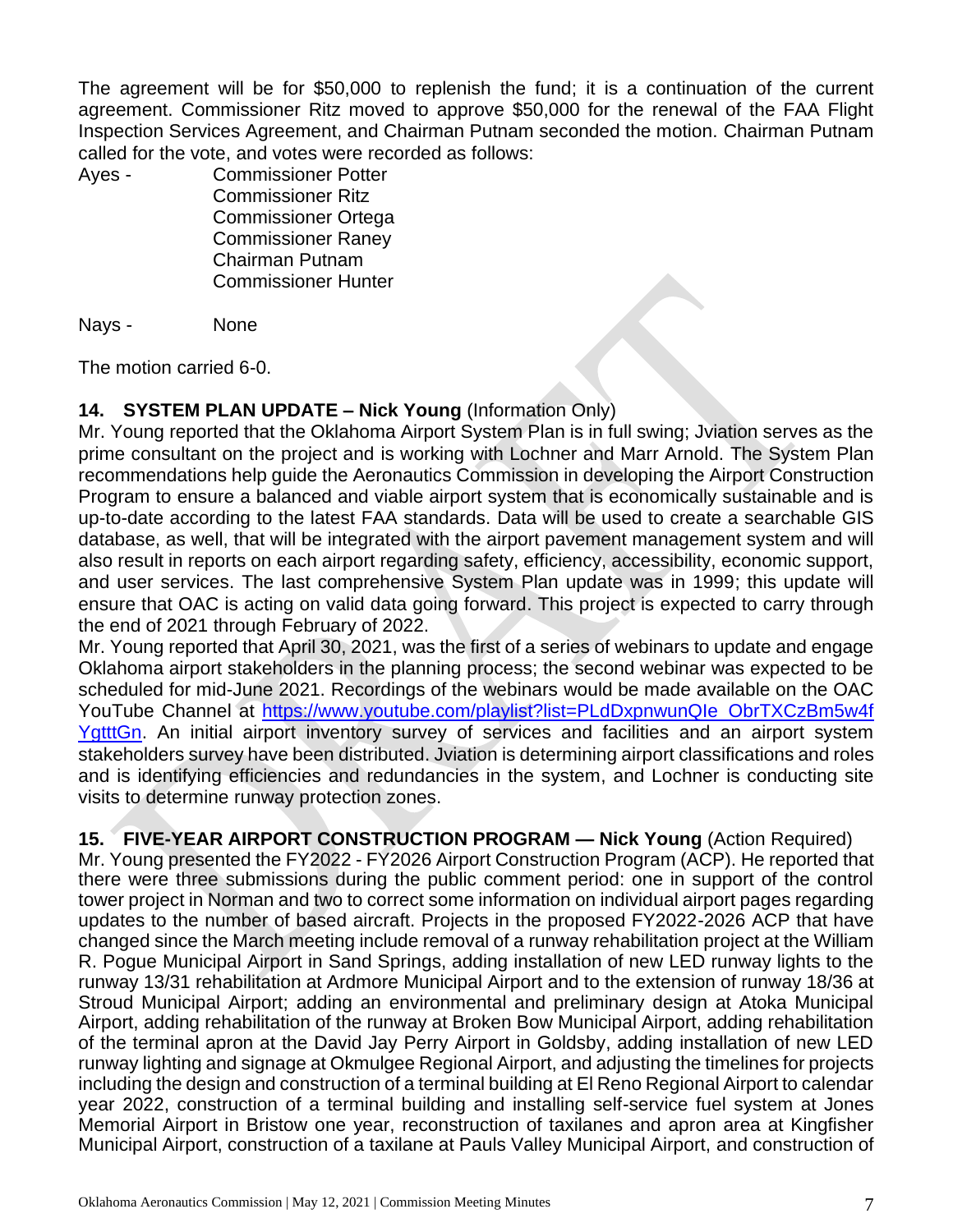a new connector taxiway at West Woodward Airport. The complete FY 2022-2026 ACP is available on the home page of the OAC website at [https://oac.ok.gov/.](https://oac.ok.gov/)

Commissioner Potter moved to approve the FY 2022-2026 Airport Construction Program. Commissioner Ortega seconded the motion. Chairman Putnam called for the vote, and votes were recorded as follows:

Ayes - Commissioner Potter

Commissioner Ritz Commissioner Ortega Commissioner Raney Chairman Putnam Commissioner Hunter

Nays - None

The motion carried 6-0.

# **16. AIRPORT CONSTRUCTION GRANT PROGRAM – Ben Naghavi, Airport Engineer**

(Action Required)

Ben Naghavi described a project that is currently identified in the Commission's approved Airport Construction Program at McCurtain County Regional Airport (Idabel) which consists of installing an Omnidirectional Approach Lighting System (ODALS). He reported that, based on bids, the total project cost is \$513,717.09 and would be funded with \$488,031 of state grant funds and \$25,686.09 of sponsor matching funds; he requested approval to award state grant funds contingent upon the Commission receiving an acceptable grant application. Construction could begin as early as summer 2021. Commissioner Ortega moved to approve the state grant for ODALS at McCurtain County Regional Airport in Idabel. Commissioner Ritz seconded the motion. Chairman Putnam called for the vote, and votes were recorded as follows:

Ayes - Commissioner Potter Commissioner Ritz Commissioner Ortega Commissioner Raney Chairman Putnam Commissioner Hunter

Nays -

| None |  |
|------|--|
|      |  |

The motion carried 6-0.

# **17. VARIOUS LOCATIONS GRANT – Ben Naghavi** (Action Required)

Mr. Naghavi reported that this year, there are four airports – Fairview Municipal Airport, Guthrie-Edmond Regional Airport, Miami Municipal Airport, and Pauls Valley Municipal Airport – ready for development preliminary engineering reports (PER). He requested that Commissioners allow staff to move forward in accordance with Title 3, Section 85 of Oklahoma State Statutes and act as an agent for the following cities' airports for the development of Preliminary Engineering Reports (PER) and accepting a Federal Aviation Administration (FAA) grant offer. The estimated cost of the project is \$330,965 and will be funded with \$330,965 of federal grant funds. The 100% provision of federal funds this year were thanks to Congressional action.

Commissioner Hunter moved to approve to allow the Oklahoma Aeronautics Commission to act as an agent for Fairview Municipal Airport, Guthrie-Edmond Regional Airport, Miami Municipal Airport, and Pauls Valley Municipal Airport for the development of Preliminary Engineering